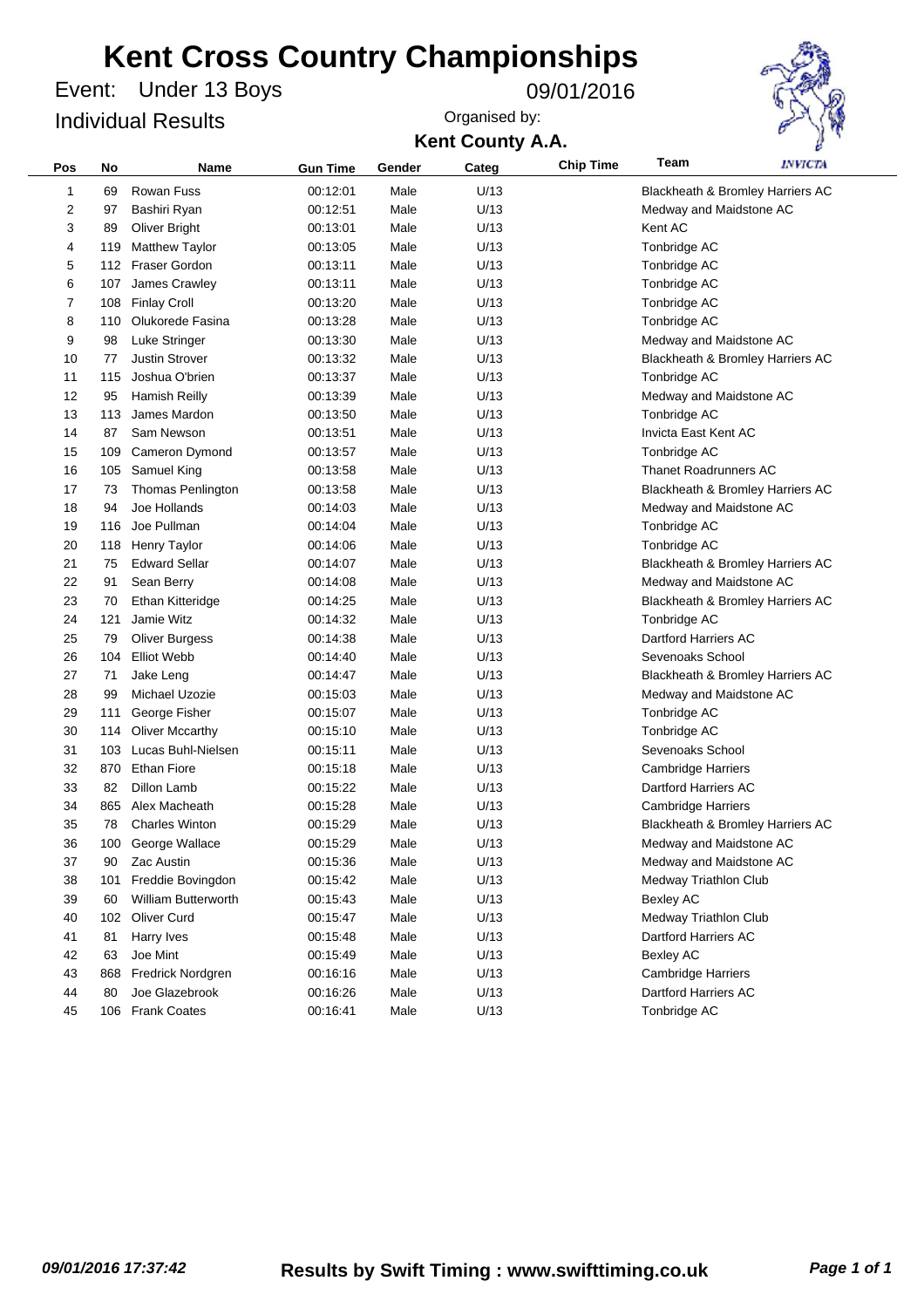Under 15 Boys Event: 09/01/2016 Individual Results



| Pos | No  | Name                   | <b>Gun Time</b> | Gender | Categ | <b>Chip Time</b> | Team                             | <b>INVICTA</b>                   |  |
|-----|-----|------------------------|-----------------|--------|-------|------------------|----------------------------------|----------------------------------|--|
| 1   | 871 | <b>Matthew Francis</b> | 00:16:29        | Male   | U/15  |                  | <b>Cambridge Harriers</b>        |                                  |  |
| 2   |     | 872 Tom Simpson        | 00:16:45        | Male   | U/15  |                  | <b>Cambridge Harriers</b>        |                                  |  |
| 3   | 253 | James Stoney           | 00:16:46        | Male   | U/15  |                  | Tonbridge AC                     |                                  |  |
| 4   | 203 | Angus Harrington       | 00:16:54        | Male   | U/15  |                  |                                  | Blackheath & Bromley Harriers AC |  |
| 5   | 233 | Quinn Austin           | 00:16:55        | Male   | U/15  |                  | Medway and Maidstone AC          |                                  |  |
| 6   | 222 | Joseph Griffiths       | 00:17:04        | Male   | U/15  |                  | Invicta East Kent AC             |                                  |  |
| 7   | 247 | James Kingston         | 00:17:09        | Male   | U/15  |                  | Tonbridge AC                     |                                  |  |
| 8   | 252 | Daniel Schofield       | 00:17:11        | Male   | U/15  |                  | Tonbridge AC                     |                                  |  |
| 9   | 201 | Joseph Georgiadis      | 00:17:16        | Male   | U/15  |                  |                                  | Blackheath & Bromley Harriers AC |  |
| 10  | 189 | Jack Higgins           | 00:17:22        | Male   | U/15  |                  | <b>Bexley AC</b>                 |                                  |  |
| 11  | 190 | <b>Ted Higgins</b>     | 00:17:27        | Male   | U/15  |                  | <b>Bexley AC</b>                 |                                  |  |
| 12  | 232 | Reegan Archer          | 00:17:31        | Male   | U/15  |                  | Medway and Maidstone AC          |                                  |  |
| 13  | 220 | Marcus Etheridge       | 00:17:44        | Male   | U/15  |                  | Invicta East Kent AC             |                                  |  |
| 14  | 246 | Toby Emm               | 00:17:50        | Male   | U/15  |                  | Tonbridge AC                     |                                  |  |
| 15  | 245 | Simon Coppard          | 00:18:05        | Male   | U/15  |                  | Tonbridge AC                     |                                  |  |
| 16  | 184 | <b>Oliver Prior</b>    | 00:18:08        | Male   | U/15  |                  | Ashford AC                       |                                  |  |
| 17  | 249 | <b>Cameron Roberts</b> | 00:18:09        | Male   | U/15  |                  | Tonbridge AC                     |                                  |  |
| 18  | 234 | <b>Ben Blake</b>       | 00:18:10        | Male   | U/15  |                  | Medway and Maidstone AC          |                                  |  |
| 19  | 209 | <b>Robert Suckling</b> | 00:18:12        | Male   | U/15  |                  |                                  | Blackheath & Bromley Harriers AC |  |
| 20  | 250 | <b>Toby Ross</b>       | 00:18:13        | Male   | U/15  |                  | Tonbridge AC                     |                                  |  |
| 21  | 197 | Coleman Corry          | 00:18:25        | Male   | U/15  |                  | Blackheath & Bromley Harriers AC |                                  |  |
| 22  | 218 | Morgan West            | 00:18:29        | Male   | U/15  |                  | Folkestone Running Club          |                                  |  |
| 23  | 224 | Joseph Laffey          | 00:18:30        | Male   | U/15  |                  | Invicta East Kent AC             |                                  |  |
| 24  | 193 | <b>Ronnie Stowell</b>  | 00:18:31        | Male   | U/15  |                  | <b>Bexley AC</b>                 |                                  |  |
| 25  | 195 | <b>Charles Andrews</b> | 00:18:31        | Male   | U/15  |                  |                                  | Blackheath & Bromley Harriers AC |  |
| 26  | 238 | Ben Hughes             | 00:18:45        | Male   | U/15  |                  | Medway and Maidstone AC          |                                  |  |
| 27  | 205 | Keir Lundy             | 00:18:49        | Male   | U/15  |                  |                                  | Blackheath & Bromley Harriers AC |  |
| 28  | 254 | Jamie Thompson         | 00:18:50        | Male   | U/15  |                  | Tonbridge AC                     |                                  |  |
| 29  | 255 | Adam Van Der Plas      | 00:19:01        | Male   | U/15  |                  | Tonbridge AC                     |                                  |  |
| 30  | 244 | Henry Swandale         | 00:19:07        | Male   | U/15  |                  | <b>Thanet Roadrunners AC</b>     |                                  |  |
| 31  | 208 | George Pope            | 00:19:15        | Male   | U/15  |                  |                                  | Blackheath & Bromley Harriers AC |  |
| 32  | 251 | Alex Sandberg          | 00:19:17        | Male   | U/15  |                  | Tonbridge AC                     |                                  |  |
| 33  | 210 | <b>Cameron Swatton</b> | 00:19:21        | Male   | U/15  |                  |                                  | Blackheath & Bromley Harriers AC |  |
| 34  | 237 | <b>Harvey Duffy</b>    | 00:19:32        | Male   | U/15  |                  | Medway and Maidstone AC          |                                  |  |
| 35  | 186 | <b>Lester Hine</b>     | 00:19:35        | Male   | U/15  |                  | Beech Grove Academy              |                                  |  |
| 36  | 221 | <b>Cole Gibbens</b>    | 00:19:37        | Male   | U/15  |                  | Invicta East Kent AC             |                                  |  |
| 37  | 229 | <b>Elliott Wraight</b> | 00:19:38        | Male   | U/15  |                  | Invicta East Kent AC             |                                  |  |
| 38  | 236 | Alexander Donnelly     | 00:19:40        | Male   | U/15  |                  | Medway and Maidstone AC          |                                  |  |
| 39  | 200 | Benjamin Gardiner      | 00:19:42        | Male   | U/15  |                  |                                  | Blackheath & Bromley Harriers AC |  |
| 40  | 239 | <b>Reece Perkins</b>   | 00:20:05        | Male   | U/15  |                  | Medway and Maidstone AC          |                                  |  |
| 41  |     | 212 Tait Lamb          | 00:20:13        | Male   | U/15  |                  | Dartford Harriers AC             |                                  |  |
| 42  | 196 | Leo Braden             | 00:20:15        | Male   | U/15  |                  |                                  | Blackheath & Bromley Harriers AC |  |
| 43  | 223 | Alex Holliday          | 00:20:18        | Male   | U/15  |                  | Invicta East Kent AC             |                                  |  |
| 44  | 204 | Seb Large              | 00:20:26        | Male   | U/15  |                  |                                  | Blackheath & Bromley Harriers AC |  |
| 45  | 874 | Nicholas Jordan        | 00:20:42        | Male   | U/15  |                  | <b>Cambridge Harriers</b>        |                                  |  |
| 46  | 192 | <b>Matthew Roach</b>   | 00:21:09        | Male   | U/15  |                  | <b>Bexley AC</b>                 |                                  |  |
| 47  |     | 217 James Long         | 00:21:32        | Male   | U/15  |                  | Folkestone Running Club          |                                  |  |
|     |     |                        |                 |        |       |                  |                                  |                                  |  |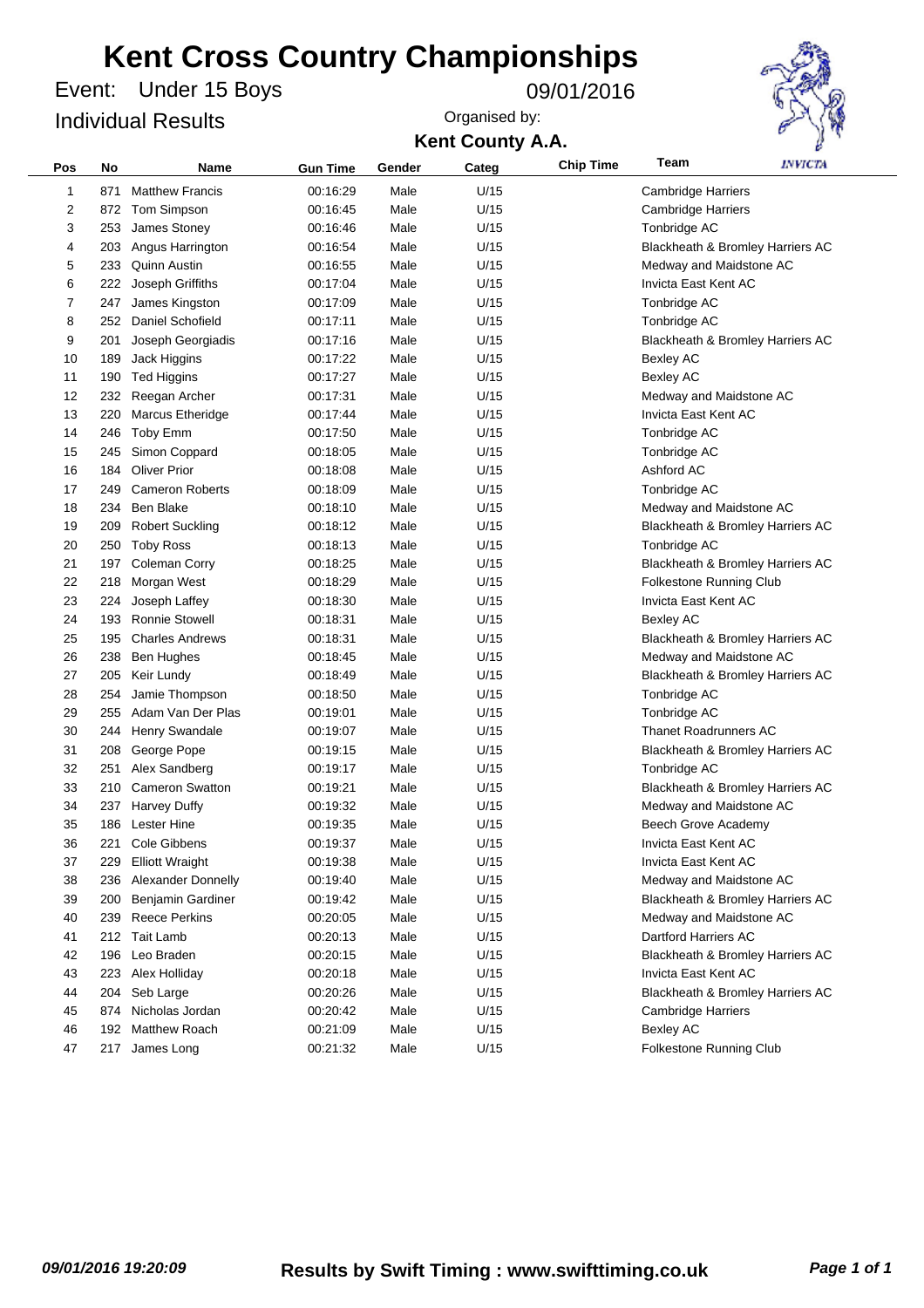Under 17 Men Event: 09/01/2016 Individual Results



| Pos | No  | <b>Name</b>                  | <b>Gun Time</b> | Gender | Categ | <b>Chip Time</b> | Team                      | <i><b>INVICTA</b></i>            |  |
|-----|-----|------------------------------|-----------------|--------|-------|------------------|---------------------------|----------------------------------|--|
| 1   | 386 | Alasdair Kinloch             | 00:22:04        | Male   | U/17  |                  | Tonbridge AC              |                                  |  |
| 2   | 359 | Jake Berry                   | 00:22:21        | Male   | U/17  |                  | Medway and Maidstone AC   |                                  |  |
| 3   | 384 | Jamie Goodge                 | 00:22:40        | Male   | U/17  |                  | Tonbridge AC              |                                  |  |
| 4   | 390 | James Puxty                  | 00:23:12        | Male   | U/17  |                  | Tonbridge AC              |                                  |  |
| 5   | 347 | Noah Armitage-Hookes         | 00:23:17        | Male   | U/17  |                  | <b>Cambridge Harriers</b> |                                  |  |
| 6   | 381 | Samuel Crick                 | 00:23:46        | Male   | U/17  |                  | Tonbridge AC              |                                  |  |
| 7   | 338 | Marco Arcuri                 | 00:23:52        | Male   | U/17  |                  |                           | Blackheath & Bromley Harriers AC |  |
| 8   | 339 | Joss Barber                  | 00:24:12        | Male   | U/17  |                  |                           | Blackheath & Bromley Harriers AC |  |
| 9   | 388 | Charlie Lindsay              | 00:24:16        | Male   | U/17  |                  | Tonbridge AC              |                                  |  |
| 10  | 378 | <b>Daniel Blades</b>         | 00:24:23        | Male   | U/17  |                  | Tonbridge AC              |                                  |  |
| 11  | 364 | Simon Habtom                 | 00:24:24        | Male   | U/17  |                  | Medway and Maidstone AC   |                                  |  |
| 12  | 382 | <b>Oliver Dunn</b>           | 00:24:27        | Male   | U/17  |                  | Tonbridge AC              |                                  |  |
| 13  |     | 362 Jacques Cunningham-Marsh | 00:24:27        | Male   | U/17  |                  | Medway and Maidstone AC   |                                  |  |
| 14  | 353 | James Rolls                  | 00:24:32        | Male   | U/17  |                  | Dartford Harriers AC      |                                  |  |
| 15  | 391 | Daniel Seagrove              | 00:24:44        | Male   | U/17  |                  | Tonbridge AC              |                                  |  |
| 16  | 355 | <b>Thomas Platts</b>         | 00:24:45        | Male   | U/17  |                  | Invicta East Kent AC      |                                  |  |
| 17  | 368 | <b>Maxwell Phillips</b>      | 00:24:47        | Male   | U/17  |                  | Medway and Maidstone AC   |                                  |  |
| 18  | 367 | Jack Payton                  | 00:24:51        | Male   | U/17  |                  | Medway and Maidstone AC   |                                  |  |
| 19  |     | 343 Lewis Mills              | 00:24:52        | Male   | U/17  |                  |                           | Blackheath & Bromley Harriers AC |  |
| 20  | 334 | Simeon Kleinsasser           | 00:25:02        | Male   | U/17  |                  | Beech Grove Academy       |                                  |  |
| 21  | 357 | Joshua Richards              | 00:25:05        | Male   | U/17  |                  | Invicta East Kent AC      |                                  |  |
| 22  | 389 | <b>Bede Pitcairn-Knowles</b> | 00:25:16        | Male   | U/17  |                  | Tonbridge AC              |                                  |  |
| 23  | 377 | Jamie Bingham                | 00:25:34        | Male   | U/17  |                  | Tonbridge AC              |                                  |  |
| 24  | 352 | <b>Reece Miles</b>           | 00:25:36        | Male   | U/17  |                  | <b>Cambridge Harriers</b> |                                  |  |
| 25  | 379 | <b>Benedick Brooks</b>       | 00:25:41        | Male   | U/17  |                  | Tonbridge AC              |                                  |  |
| 26  | 341 | <b>Charlie Davis</b>         | 00:25:46        | Male   | U/17  |                  |                           | Blackheath & Bromley Harriers AC |  |
| 27  | 380 | Harry Brown                  | 00:25:55        | Male   | U/17  |                  | Tonbridge AC              |                                  |  |
| 28  | 385 | Isaac Harding                | 00:26:00        | Male   | U/17  |                  | Tonbridge AC              |                                  |  |
| 29  | 373 | <b>Luke Reeves</b>           | 00:26:07        | Male   | U/17  |                  | Paddock Wood AC           |                                  |  |
| 30  | 361 | Callum Brooks                | 00:26:12        | Male   | U/17  |                  | Medway and Maidstone AC   |                                  |  |
| 31  | 376 | James Elgar                  | 00:26:24        | Male   | U/17  |                  | Sevenoaks School          |                                  |  |
| 32  | 370 | Joseph Webb                  | 00:26:53        | Male   | U/17  |                  | Medway and Maidstone AC   |                                  |  |
| 33  | 383 | <b>Matthew Emmerson</b>      | 00:27:05        | Male   | U/17  |                  | Tonbridge AC              |                                  |  |
| 34  | 335 | <b>Terrence Meier</b>        | 00:27:50        | Male   | U/17  |                  | Beech Grove Academy       |                                  |  |
| 35  | 340 | James Crawley                | 00:28:00        | Male   | U/17  |                  |                           | Blackheath & Bromley Harriers AC |  |
| 36  | 369 | <b>Bradley Stone</b>         | 00:28:57        | Male   | U/17  |                  | Medway and Maidstone AC   |                                  |  |
| 37  | 374 | Aaron Rowland                | 00:29:02        | Male   | U/17  |                  | Paddock Wood AC           |                                  |  |
| 38  | 350 | Kieran Harmsworth            | 00:29:04        | Male   | U/17  |                  | Cambridge Harriers        |                                  |  |
| 39  | 333 | Evan Hine                    | 00:29:09        | Male   | U/17  |                  | Beech Grove Academy       |                                  |  |
| 40  |     | 348 John Christopher         | 00:32:29        | Male   | U/17  |                  | Cambridge Harriers        |                                  |  |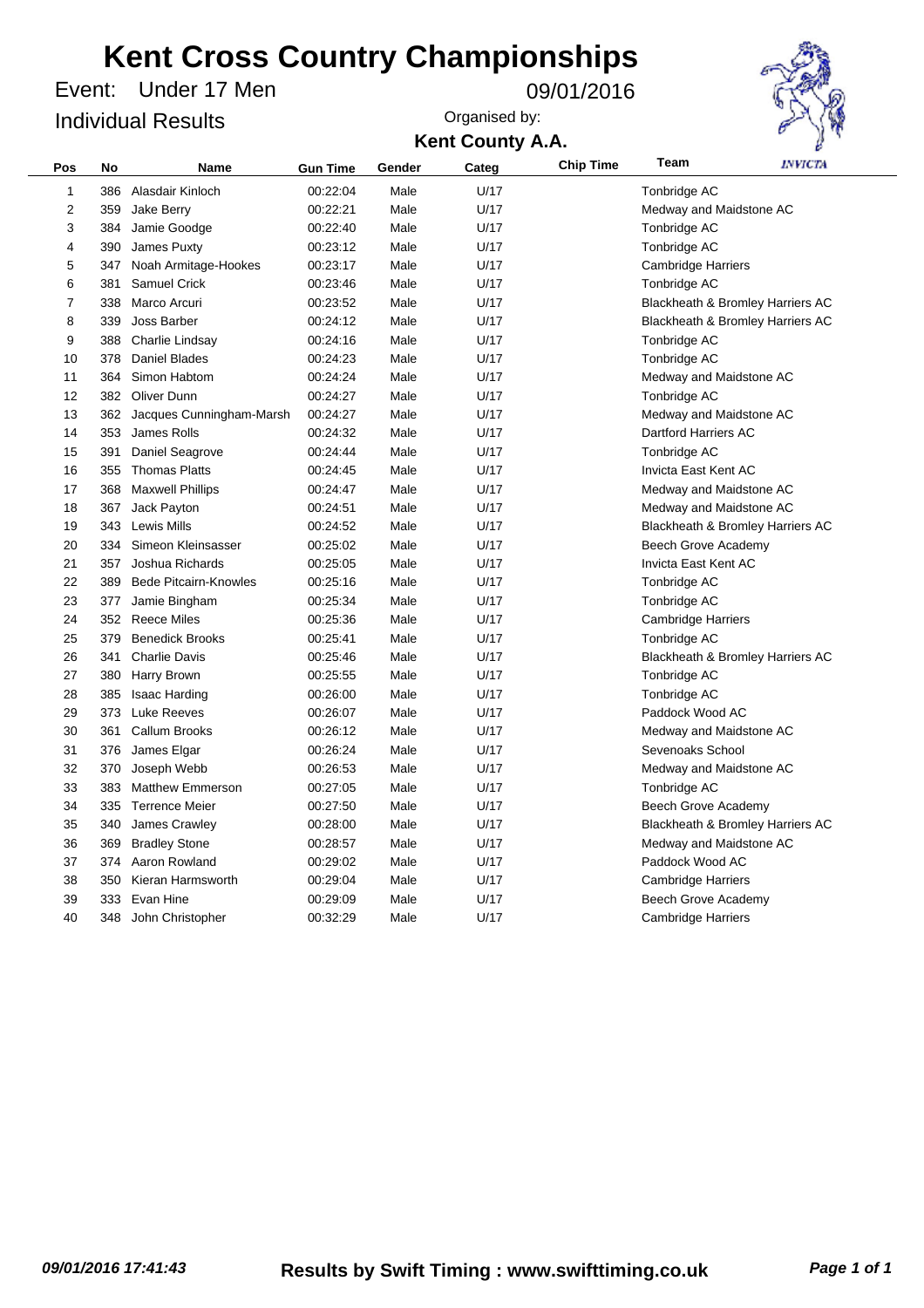Under 20 Men Event: 09/01/2016 Individual Results

Organised by:



**Kent County A.A.**

| <b>No</b> | <b>Name</b>                | <b>Gun Time</b> | Gender | Categ | <b>Chip Time</b> | Team                      | <b>INVICTA</b> |
|-----------|----------------------------|-----------------|--------|-------|------------------|---------------------------|----------------|
| 412       | Abel Tsegay                | 00:22:13        | Male   | U/20  |                  | Invicta East Kent AC      |                |
| 420       | <b>Stuart Brown</b>        | 00:23:24        | Male   | U/20  |                  | Tonbridge AC              |                |
| 426       | Euan Nicholls              | 00:23:29        | Male   | U/20  |                  | Tonbridge AC              |                |
| 424       | Luke Fisher                | 00:23:29        | Male   | U/20  |                  | Tonbridge AC              |                |
| 416       | Cameron Payas              | 00:23:37        | Male   | U/20  |                  | Medway and Maidstone AC   |                |
| 405       | Jamie Atkins               | 00:23:50        | Male   | U/20  |                  | Dartford Harriers AC      |                |
| 422       | <b>Christopher Cohen</b>   | 00:23:56        | Male   | U/20  |                  | Tonbridge AC              |                |
| 407       | Alex Cameron               | 00:24:07        | Male   | U/20  |                  | Dartford Harriers AC      |                |
| 415       | <b>Teweldebrhan Menges</b> | 00:24:17        | Male   | U/20  |                  | Medway and Maidstone AC   |                |
| 392       | Declan Burton              | 00:25:01        | Male   | U/20  |                  | Ashford AC                |                |
| 414       | Alexander Lindfield        | 00:25:22        | Male   | U/20  |                  | Medway and Maidstone AC   |                |
| 417       | Max Read                   | 00:25:30        | Male   | U/20  |                  | Medway and Maidstone AC   |                |
| 406       | <b>Connor Burford</b>      | 00:25:45        | Male   | U/20  |                  | Dartford Harriers AC      |                |
| 409       | Ben Hall                   | 00:25:45        | Male   | U/20  |                  | Invicta East Kent AC      |                |
| 408       | Jamie Carley               | 00:26:09        | Male   | U/20  |                  | Invicta East Kent AC      |                |
| 421       | <b>Mark Coates</b>         | 00:26:28        | Male   | U/20  |                  | Tonbridge AC              |                |
| 419       | Samuel Avis                | 00:26:57        | Male   | U/20  |                  | Tonbridge AC              |                |
| 398       | Andre Stone                | 00:27:18        | Male   | U/20  |                  | Bexley AC                 |                |
| 418       | James Sieloff              | 00:27:31        | Male   | U/20  |                  | Newington AC              |                |
| 404       | Roderick Cookey            | 00:40:16        | Male   | U/20  |                  | <b>Cambridge Harriers</b> |                |
|           |                            |                 |        |       |                  |                           |                |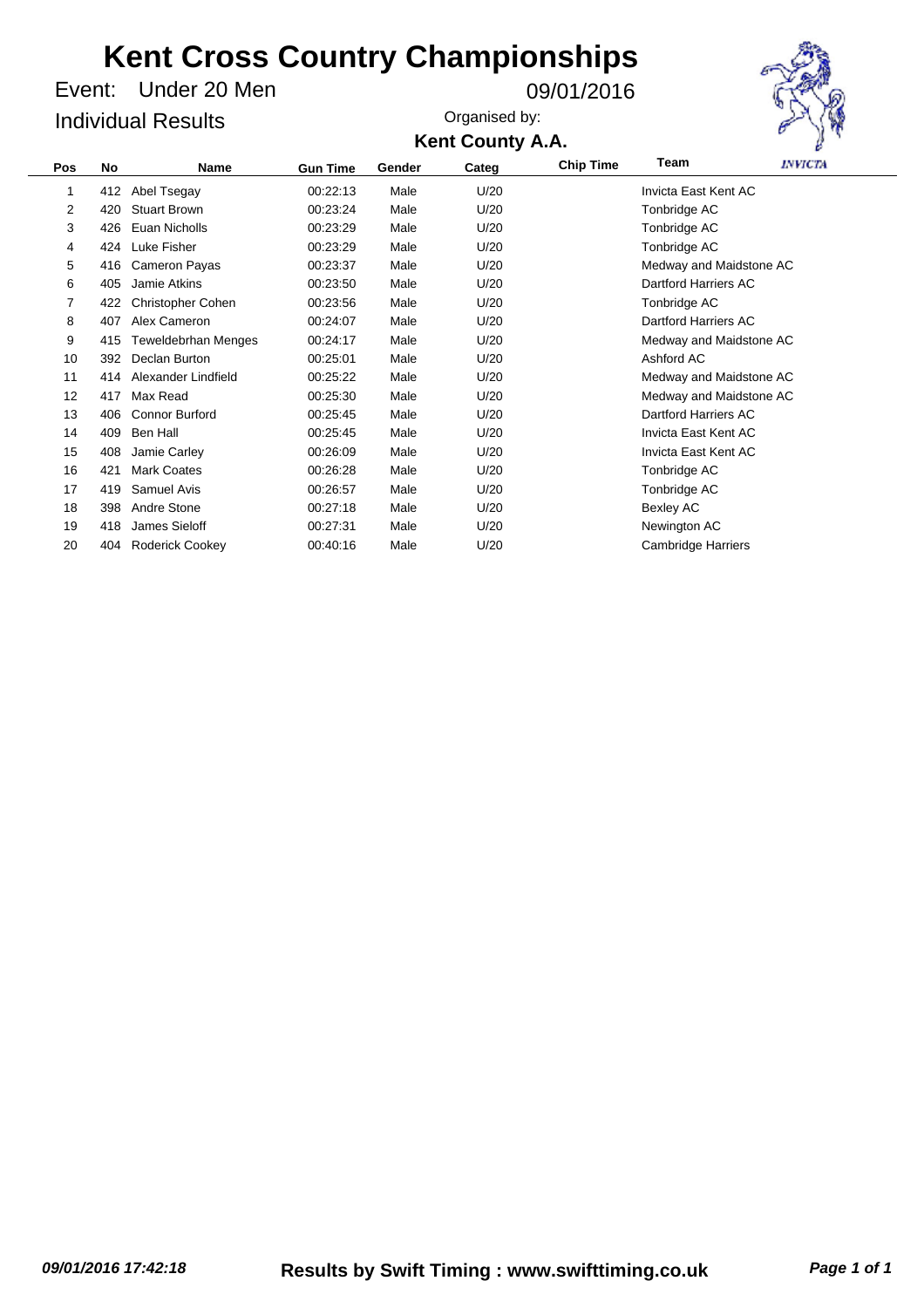Senior Men Event: 09/01/2016 Individual Results

**Kent County A.A.** Organised by:



| Pos | No  | Name                       | <b>Gun Time</b> | Gender | Categ           | <b>Chip Time</b> | Team                            | <i><b>INVICTA</b></i>            |
|-----|-----|----------------------------|-----------------|--------|-----------------|------------------|---------------------------------|----------------------------------|
| 1   | 593 | John Gilbert               | 00:41:21        | Male   | <b>SM</b>       |                  | Kent AC                         |                                  |
| 2   | 685 | <b>Maximilian Nicholls</b> | 00:41:35        | Male   | U/20            |                  | Tonbridge AC                    |                                  |
| 3   | 595 | Christopher Greenwood      | 00:41:41        | Male   | M40             |                  | Kent AC                         |                                  |
| 4   | 669 | <b>Benedict Cole</b>       | 00:42:18        | Male   | <b>SM</b>       |                  | Tonbridge AC                    |                                  |
| 5   | 675 | Corey De'ath               | 00:42:37        | Male   | U/20            |                  | Tonbridge AC                    |                                  |
| 6   | 676 | George Duggan              | 00:42:42        | Male   | U/20            |                  | Tonbridge AC                    |                                  |
| 7   | 603 | <b>Neil Phillips</b>       | 00:42:50        | Male   | <b>SM</b>       |                  | Kent AC                         |                                  |
| 8   | 615 | <b>Tom Collins</b>         | 00:43:00        | Male   | <b>SM</b>       |                  | Medway and Maidstone AC         |                                  |
| 9   | 655 | Michael Coleman            | 00:43:14        | Male   | <b>SM</b>       |                  | South Kent Harriers             |                                  |
| 10  | 672 | <b>Thomas Cox</b>          | 00:43:35        | Male   | <b>SM</b>       |                  | Tonbridge AC                    |                                  |
| 11  | 679 | Alexander Howard           | 00:43:44        | Male   | <b>SM</b>       |                  | Tonbridge AC                    |                                  |
| 12  | 588 | Owen Hind                  | 00:43:53        | Male   | <b>SM</b>       |                  | Kent AC                         |                                  |
| 13  | 690 | Ben Reynolds               | 00:44:05        | Male   | M <sub>50</sub> |                  | Tonbridge AC                    |                                  |
| 14  | 601 | David Morgan               | 00:44:11        | Male   | <b>SM</b>       |                  | Kent AC                         |                                  |
| 15  | 498 | Robert Jackaman            | 00:44:16        | Male   | <b>SM</b>       |                  | <b>Cambridge Harriers</b>       |                                  |
| 16  | 689 | Julian Rendall             | 00:44:21        | Male   | <b>SM</b>       |                  | Tonbridge AC                    |                                  |
| 17  | 671 | <b>Timothy Corby</b>       | 00:44:35        | Male   | <b>SM</b>       |                  | Tonbridge AC                    |                                  |
| 18  | 696 | Daniel Watt                | 00:44:42        | Male   | <b>SM</b>       |                  | Tonbridge AC                    |                                  |
| 19  | 629 | <b>Ben Tyler</b>           | 00:44:47        | Male   | <b>SM</b>       |                  | Medway and Maidstone AC         |                                  |
| 20  | 664 | Nicholas Barrable          | 00:44:47        | Male   | M40             |                  | Tonbridge AC                    |                                  |
| 21  | 513 | <b>Chris Wyles</b>         | 00:44:52        | Male   | <b>SM</b>       |                  | <b>Cambridge Harriers</b>       |                                  |
| 22  | 665 | Daniel Bradley             | 00:45:10        | Male   | <b>SM</b>       |                  | Tonbridge AC                    |                                  |
| 23  | 582 | Gareth Anderson            | 00:45:20        | Male   | <b>SM</b>       |                  | Kent AC                         |                                  |
| 24  | 607 | Jonathan Tipper            | 00:45:37        | Male   | <b>SM</b>       |                  | Kent AC                         |                                  |
| 25  | 686 | Harry Paton                | 00:45:40        | Male   | <b>SM</b>       |                  | Tonbridge AC                    |                                  |
| 26  | 459 | Daniel Brewer              | 00:45:40        | Male   | <b>SM</b>       |                  |                                 | Blackheath & Bromley Harriers AC |
| 27  | 458 | Ross Braden                | 00:45:40        | Male   | <b>SM</b>       |                  |                                 | Blackheath & Bromley Harriers AC |
| 28  | 631 | <b>Mark Wilkins</b>        | 00:46:01        | Male   | <b>SM</b>       |                  | Medway and Maidstone AC         |                                  |
| 29  | 670 | Greg Cole                  | 00:46:06        | Male   | <b>SM</b>       |                  | Tonbridge AC                    |                                  |
| 30  | 684 | <b>Andrew Mercer</b>       | 00:46:15        | Male   | M40             |                  | Tonbridge AC                    |                                  |
| 31  | 605 | <b>Philip Sanders</b>      | 00:46:19        | Male   | M40             |                  | Kent AC                         |                                  |
| 32  | 499 | Danny Kendall              | 00:46:22        | Male   | <b>SM</b>       |                  | <b>Cambridge Harriers</b>       |                                  |
| 33  | 677 | <b>Michael Ellis</b>       | 00:46:32        | Male   | <b>SM</b>       |                  | Tonbridge AC                    |                                  |
| 34  | 597 | Peter Lighting             | 00:46:37        | Male   | <b>SM</b>       |                  | Kent AC                         |                                  |
| 35  | 596 | <b>Tim Lawrence</b>        | 00:46:40        | Male   | SΜ              |                  | Kent AC                         |                                  |
| 36  | 657 | <b>Richard Newsome</b>     | 00:46:45        | Male   | M40             |                  | South Kent Harriers             |                                  |
| 37  | 698 | Sam Begg                   | 00:46:48        | Male   | <b>SM</b>       |                  | <b>Tunbridge Wells Harriers</b> |                                  |
| 38  | 585 | <b>Stuart Beaney</b>       | 00:46:50        | Male   | M40             |                  | Kent AC                         |                                  |
| 39  | 497 | Stephen Hodges             | 00:46:55        | Male   | <b>SM</b>       |                  | <b>Cambridge Harriers</b>       |                                  |
| 40  | 455 | Thomas Wright              | 00:46:58        | Male   | <b>SM</b>       |                  | <b>Bexley AC</b>                |                                  |
| 41  | 465 | Gareth Evans               | 00:47:02        | Male   | <b>SM</b>       |                  |                                 | Blackheath & Bromley Harriers AC |
| 42  | 587 | James Bowler               | 00:47:22        | Male   | <b>SM</b>       |                  | Kent AC                         |                                  |
| 43  | 623 | Lee Mcmeekin               | 00:47:34        | Male   | M40             |                  | Medway and Maidstone AC         |                                  |
| 44  | 694 | James Taylor               | 00:47:37        | Male   | <b>SM</b>       |                  | Tonbridge AC                    |                                  |
| 45  | 658 | Sam Rigby                  | 00:47:39        | Male   | <b>SM</b>       |                  | South Kent Harriers             |                                  |
| 46  | 681 | Jack Keywood               | 00:47:43        | Male   | <b>SM</b>       |                  | Tonbridge AC                    |                                  |
| 47  | 581 | <b>Timothy Alexander</b>   | 00:47:47        | Male   | <b>SM</b>       |                  | Kent AC                         |                                  |
| 48  | 706 | <b>Andrew Howey</b>        | 00:47:49        | Male   | M50             |                  | <b>Tunbridge Wells Harriers</b> |                                  |
| 49  | 628 | <b>Richard Tomlinson</b>   | 00:47:50        | Male   | M45             |                  | Medway and Maidstone AC         |                                  |
| 50  | 438 | <b>Christopher Minns</b>   | 00:48:16        | Male   | M40             |                  | Beckenham Running Club          |                                  |
| 51  | 487 | Georges Vacharopoulos      | 00:48:18        | Male   | <b>SM</b>       |                  |                                 | Blackheath & Bromley Harriers AC |
| 52  | 699 | Craig Chapman              | 00:48:30        | Male   | M40             |                  | Tunbridge Wells Harriers        |                                  |
| 53  | 591 | Calum Fraser               | 00:48:33        | Male   | <b>SM</b>       |                  | Kent AC                         |                                  |
| 54  | 678 | Simon Fraser               | 00:48:38        | Male   | <b>SM</b>       |                  | Tonbridge AC                    |                                  |
| 55  | 477 | <b>Fintan Parkinson</b>    | 00:48:54        | Male   | <b>SM</b>       |                  |                                 | Blackheath & Bromley Harriers AC |
| 56  | 516 | Chris Biddle               | 00:49:02        | Male   | <b>SM</b>       |                  | Dartford Harriers AC            |                                  |
| 57  |     | 626 Barry Royden           | 00:49:09        | Male   | M45             |                  | Medway and Maidstone AC         |                                  |

*09/01/2016 17:43:21* **Results by Swift Timing : www.swifttiming.co.uk** *Page 1 of 4*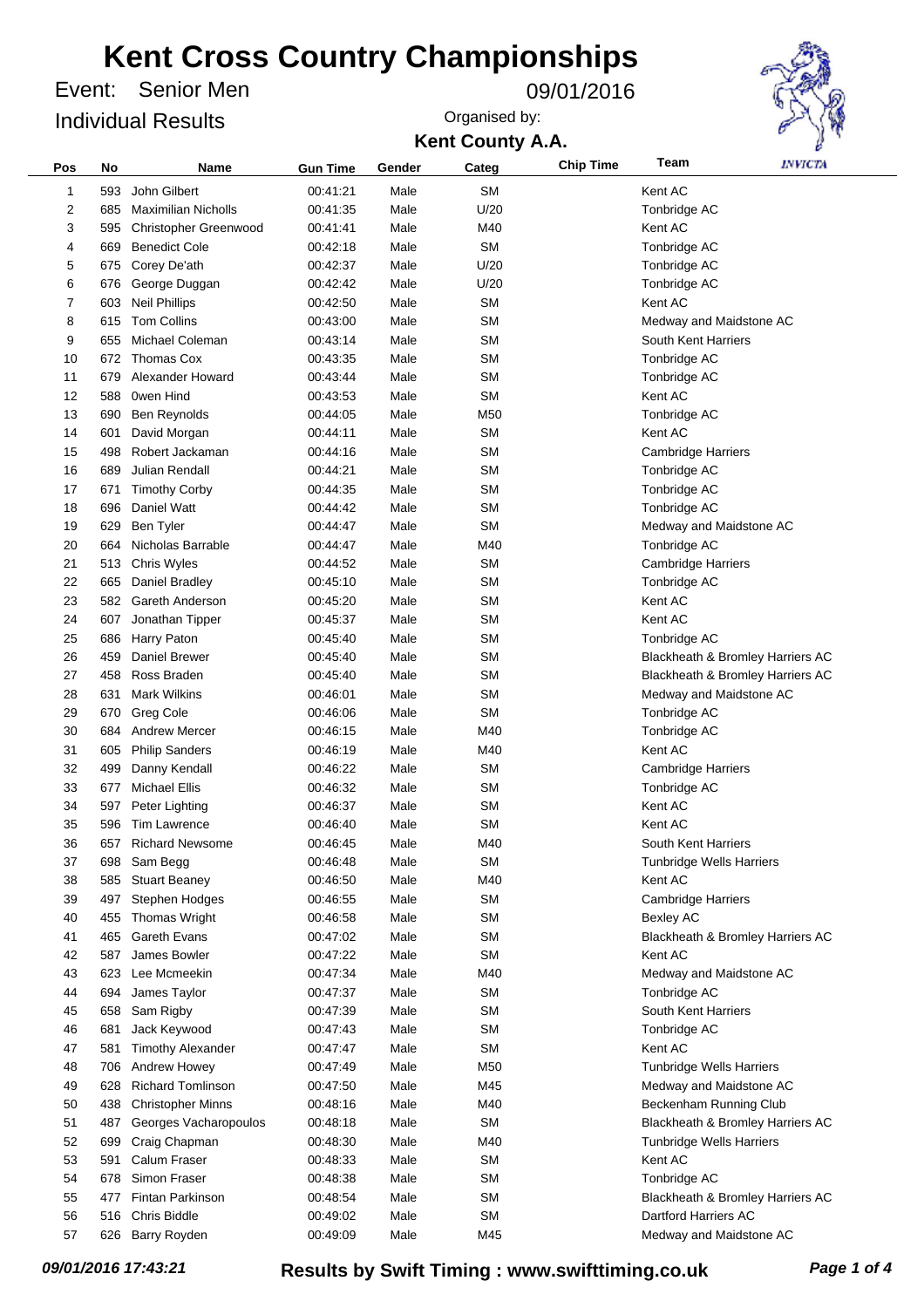Senior Men Event: 09/01/2016 Individual Results

**Kent County A.A.** Organised by:



| Pos | No  | <b>Name</b>                  | <b>Gun Time</b> | Gender | Categ           | <b>Chip Time</b> | Team                              | <i><b>INVICTA</b></i>            |
|-----|-----|------------------------------|-----------------|--------|-----------------|------------------|-----------------------------------|----------------------------------|
| 58  | 470 | Daniel Kennedy               | 00:49:13        | Male   | <b>SM</b>       |                  |                                   | Blackheath & Bromley Harriers AC |
| 59  | 619 | James Griffin                | 00:49:29        | Male   | <b>SM</b>       |                  | Medway and Maidstone AC           |                                  |
| 60  | 529 | Craig Sharp                  | 00:49:41        | Male   | M40             |                  | Dartford Harriers AC              |                                  |
| 61  | 536 | Steve Jarvis                 | 00:49:54        | Male   | M40             |                  | <b>Dartford Road Runners</b>      |                                  |
| 62  | 527 | Janusz Latala                | 00:49:55        | Male   | <b>SM</b>       |                  | Dartford Harriers AC              |                                  |
| 63  | 559 | David Weekes                 | 00:49:56        | Male   | M50             |                  | Folkestone Running Club           |                                  |
| 64  | 520 | Sam Dowler                   | 00:49:59        | Male   | <b>SM</b>       |                  | Dartford Harriers AC              |                                  |
| 65  | 613 | <b>Stephen Throssell</b>     | 00:50:00        | Male   | M40             |                  | Larkfield AC                      |                                  |
| 66  | 604 | <b>Leonard Reilly</b>        | 00:50:09        | Male   | M50             |                  | Kent AC                           |                                  |
| 67  | 555 | David Gillett                | 00:50:22        | Male   | <b>SM</b>       |                  | Folkestone Running Club           |                                  |
| 68  |     | <b>Timothy Erskine</b>       | 00:50:44        | Male   | <b>SM</b>       |                  |                                   |                                  |
| 69  | 617 | James Macdonald              | 00:50:45        | Male   | <b>SM</b>       |                  | Medway and Maidstone AC           |                                  |
|     | 502 |                              |                 |        |                 |                  | <b>Cambridge Harriers</b>         |                                  |
| 70  | 586 | <b>Richard Bidgood</b>       | 00:50:57        | Male   | M40             |                  | Kent AC                           |                                  |
| 71  | 488 | Jonathan Vintner             | 00:51:00        | Male   | <b>SM</b>       |                  |                                   | Blackheath & Bromley Harriers AC |
| 72  | 518 | Reuben Burford               | 00:51:14        | Male   | M40             |                  | Dartford Harriers AC              |                                  |
| 73  | 523 | <b>Terry Hawkey</b>          | 00:51:20        | Male   | <b>SM</b>       |                  | Dartford Harriers AC              |                                  |
| 74  | 508 | <b>Christian Poulton</b>     | 00:51:20        | Male   | M45             |                  | <b>Cambridge Harriers</b>         |                                  |
| 75  | 521 | <b>Anthony Durey</b>         | 00:51:30        | Male   | M50             |                  | Dartford Harriers AC              |                                  |
| 76  | 563 | <b>Bradley Halliday</b>      | 00:52:00        | Male   | <b>SM</b>       |                  | <b>Greenwich Tritons</b>          |                                  |
| 77  | 494 | Steven Groom                 | 00:52:04        | Male   | <b>SM</b>       |                  | <b>Cambridge Harriers</b>         |                                  |
| 78  | 558 | Nicholas Steele              | 00:52:08        | Male   | <b>SM</b>       |                  | Folkestone Running Club           |                                  |
| 79  | 620 | Allen Jones                  | 00:52:08        | Male   | M45             |                  | Medway and Maidstone AC           |                                  |
| 80  | 713 | Tom Woolley                  | 00:52:11        | Male   | <b>SM</b>       |                  | <b>Tunbridge Wells Harriers</b>   |                                  |
| 81  | 493 | Dom Fiore                    | 00:52:18        | Male   | M40             |                  | <b>Cambridge Harriers</b>         |                                  |
| 82  | 703 | Kieran Fitzpatrick           | 00:52:26        | Male   | <b>SM</b>       |                  | <b>Tunbridge Wells Harriers</b>   |                                  |
| 83  | 645 | <b>Matthew Hardcastle</b>    | 00:52:34        | Male   | <b>SM</b>       |                  | Serpentine Running Club           |                                  |
| 84  | 610 | Simon Hesketh                | 00:52:40        | Male   | M45             |                  | Larkfield AC                      |                                  |
| 85  | 643 | Jason Witcombe               | 00:52:43        | Male   | M40             |                  | <b>Orpington Road Runners</b>     |                                  |
| 86  | 545 | <b>Andrew Walpole</b>        | 00:52:44        | Male   | <b>SM</b>       |                  | Dartford Road Runners             |                                  |
| 87  | 568 | Adam Mckenna                 | 00:52:51        | Male   | <b>SM</b>       |                  | Invicta East Kent AC              |                                  |
| 88  | 705 | Simon Howden                 | 00:53:06        | Male   | M45             |                  | <b>Tunbridge Wells Harriers</b>   |                                  |
| 89  | 542 | Sam Proctor                  | 00:53:16        | Male   | <b>SM</b>       |                  | Dartford Road Runners             |                                  |
| 90  | 710 | <b>Edward Steele</b>         | 00:53:20        | Male   | <b>SM</b>       |                  | <b>Tunbridge Wells Harriers</b>   |                                  |
| 91  | 573 | Ross Chapman                 | 00:53:35        | Male   | <b>SM</b>       |                  | Istead and Ifield Harriers        |                                  |
| 92  | 511 | Peter St Amour               | 00:53:35        | Male   | <b>SM</b>       |                  | <b>Cambridge Harriers</b>         |                                  |
| 93  |     | 662 Andrew Scoones           | 00:53:41        | Male   | <b>SM</b>       |                  | Swale Combined AC                 |                                  |
| 94  | 651 | <b>Andrew Mead</b>           | 00:53:49        | Male   | M45             |                  | Sevenoaks AC                      |                                  |
| 95  | 580 | Daniel Walsh                 | 00:53:58        | Male   | <b>SM</b>       |                  | <b>Istead and Ifield Harriers</b> |                                  |
| 96  | 641 | Gavin Kitchingham            | 00:54:02        | Male   | M45             |                  | <b>Orpington Road Runners</b>     |                                  |
| 97  | 547 | <b>Kevin Chadwick</b>        | 00:54:04        | Male   | <b>SM</b>       |                  | <b>Dulwich Runners AC</b>         |                                  |
| 98  | 652 | <b>Edmund Saunders</b>       | 00:54:29        | Male   | <b>SM</b>       |                  | Sevenoaks AC                      |                                  |
| 99  | 697 | Joseph Watts                 | 00:54:31        | Male   | <b>SM</b>       |                  | Tonbridge AC                      |                                  |
| 100 | 579 | <b>Mark Simmonds</b>         | 00:54:33        | Male   | M45             |                  | <b>Istead and Ifield Harriers</b> |                                  |
| 101 | 437 | Chris Lydon                  | 00:54:34        | Male   | M50             |                  | Beckenham Running Club            |                                  |
| 102 | 539 | Jack O'sullivan              | 00:54:35        | Male   | M45             |                  | <b>Dartford Road Runners</b>      |                                  |
| 103 | 535 | Jack Hargreaves              | 00:54:36        | Male   | <b>SM</b>       |                  | Dartford Road Runners             |                                  |
| 104 |     | 592 Adam Garcia              | 00:54:58        | Male   | <b>SM</b>       |                  | Kent AC                           |                                  |
| 105 | 687 | <b>Mark Pitcairn-Knowles</b> | 00:55:12        | Male   | M50             |                  | Tonbridge AC                      |                                  |
| 106 | 500 | <b>Andrew Knight</b>         | 00:55:20        | Male   | M45             |                  | <b>Cambridge Harriers</b>         |                                  |
| 107 |     | Jon Kennedy                  | 00:55:20        | Male   | <b>SM</b>       |                  | Dartford Harriers AC              |                                  |
|     | 526 |                              |                 |        |                 |                  |                                   |                                  |
| 108 | 436 | Simon Harris                 | 00:55:22        | Male   | M40             |                  | Beckenham Running Club            |                                  |
| 109 | 618 | <b>Robert Fursey</b>         | 00:55:23        | Male   | M50             |                  | Medway and Maidstone AC           |                                  |
| 110 | 557 | Peter Rider                  | 00:55:29        | Male   | M45             |                  | Folkestone Running Club           |                                  |
| 111 | 541 | <b>Tony Piper</b>            | 00:55:29        | Male   | M50             |                  | <b>Dartford Road Runners</b>      |                                  |
| 112 | 551 | Stephen Smythe               | 00:55:32        | Male   | M <sub>55</sub> |                  | <b>Dulwich Runners AC</b>         |                                  |
| 113 | 462 | <b>Richard Byford</b>        | 00:55:36        | Male   | <b>SM</b>       |                  |                                   | Blackheath & Bromley Harriers AC |
| 114 |     | 632 Gareth Williams          | 00:55:42        | Male   | M45             |                  | Medway and Maidstone AC           |                                  |

*09/01/2016 17:43:21* **Results by Swift Timing : www.swifttiming.co.uk** *Page 2 of 4*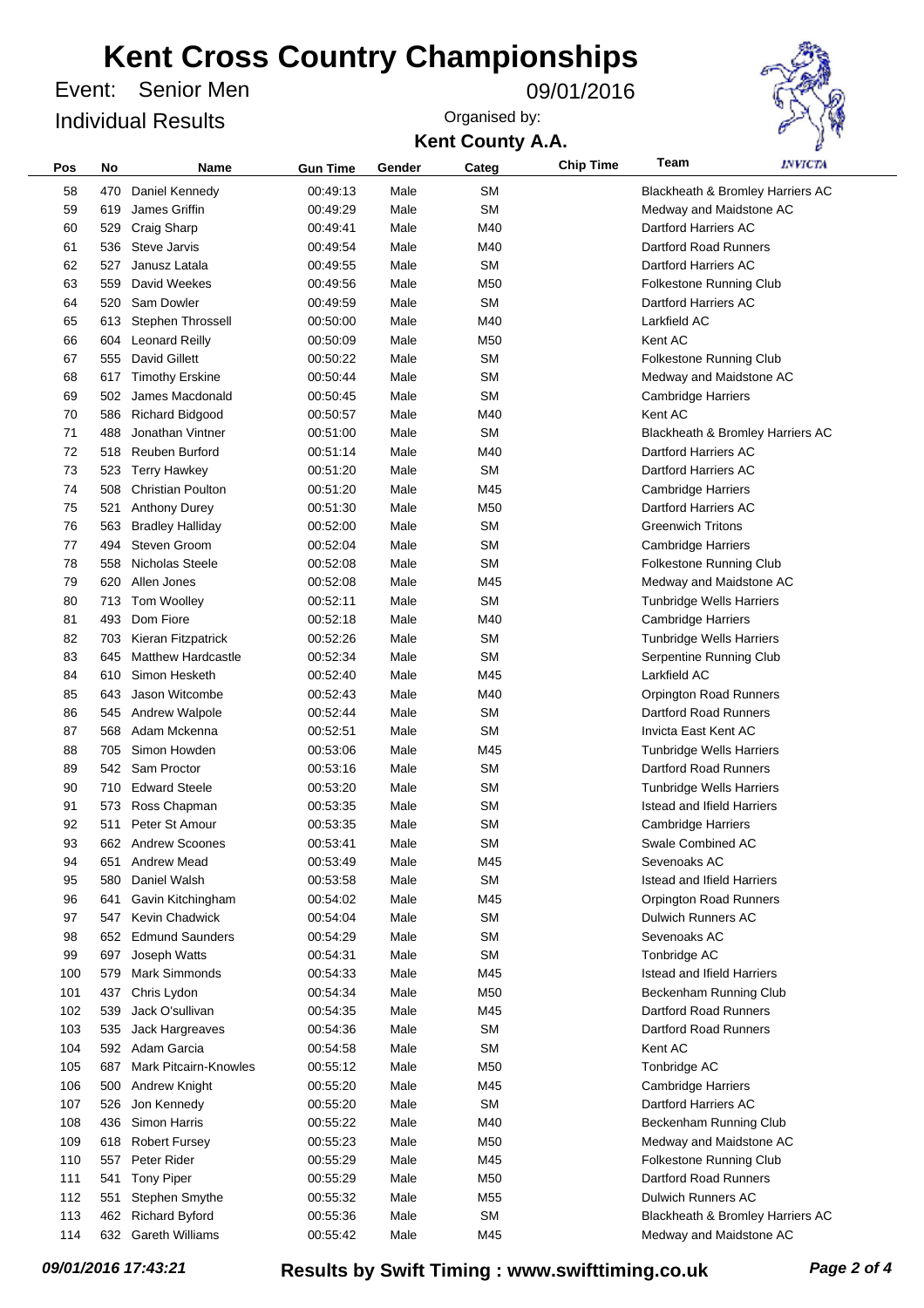Senior Men Event: 09/01/2016 Individual Results

**Kent County A.A.** Organised by:



| Pos | No  | <b>Name</b>              | <b>Gun Time</b> | Gender | Categ     | <b>Chip Time</b> | Team                              | <i><b>INVICTA</b></i>            |
|-----|-----|--------------------------|-----------------|--------|-----------|------------------|-----------------------------------|----------------------------------|
| 115 | 445 | Jon Fish                 | 00:55:53        | Male   | <b>SM</b> |                  | <b>Bexley AC</b>                  |                                  |
| 116 | 485 | Andy Tucker              | 00:56:06        | Male   | M45       |                  |                                   | Blackheath & Bromley Harriers AC |
| 117 | 701 | <b>Neil Clark</b>        | 00:56:12        | Male   | <b>SM</b> |                  | <b>Tunbridge Wells Harriers</b>   |                                  |
| 118 | 714 | <b>Richard Allen</b>     | 00:56:16        | Male   | <b>SM</b> |                  | <b>Weald Tri Club</b>             |                                  |
| 119 | 660 | <b>William Smith</b>     | 00:56:23        | Male   | <b>SM</b> |                  | South Kent Harriers               |                                  |
| 120 | 644 | Alan Newman              | 00:56:27        | Male   | M60       |                  | Paddock Wood AC                   |                                  |
| 121 | 621 | Justin Lane              | 00:56:30        | Male   | M40       |                  | Medway and Maidstone AC           |                                  |
| 122 | 548 | Gideon Franklin          | 00:56:37        | Male   | M50       |                  | <b>Dulwich Runners AC</b>         |                                  |
| 123 | 636 | Liam Feetham             | 00:56:41        | Male   | <b>SM</b> |                  | Medway Triathlon Club             |                                  |
| 124 | 624 | Adrian Moody             | 00:56:43        | Male   | M50       |                  | Medway and Maidstone AC           |                                  |
| 125 | 646 | <b>Tom Poynton</b>       | 00:56:49        | Male   | M40       |                  | Serpentine Running Club           |                                  |
| 126 | 471 | <b>Andrew Lawes</b>      | 00:56:54        | Male   | M60       |                  |                                   | Blackheath & Bromley Harriers AC |
| 127 | 496 | <b>Martin Hawkins</b>    | 00:56:59        | Male   | M50       |                  | <b>Cambridge Harriers</b>         |                                  |
| 128 | 544 | David Ringrose           | 00:57:00        | Male   | M45       |                  | Dartford Road Runners             |                                  |
| 129 | 565 | Simon Neville            | 00:57:03        | Male   | M50       |                  | <b>Greenwich Tritons</b>          |                                  |
| 130 | 663 | <b>Stuart Nicholson</b>  | 00:57:05        | Male   | <b>SM</b> |                  | Swanley and District AC           |                                  |
| 131 | 490 | Alan Black               | 00:57:08        | Male   | M60       |                  | <b>Cambridge Harriers</b>         |                                  |
| 132 | 556 | <b>Andrew Noble</b>      | 00:57:15        | Male   | M50       |                  | Folkestone Running Club           |                                  |
| 133 | 608 | <b>Kevin Barnes</b>      | 00:57:22        | Male   | <b>SM</b> |                  | Larkfield AC                      |                                  |
| 134 | 575 | Derek George             | 00:57:31        | Male   | M40       |                  | <b>Istead and Ifield Harriers</b> |                                  |
| 135 | 654 | Glen Abel                | 00:57:57        | Male   | M40       |                  | South Kent Harriers               |                                  |
| 136 | 549 | <b>Michael Fullilove</b> | 00:57:57        | Male   | M50       |                  | <b>Dulwich Runners AC</b>         |                                  |
| 137 | 577 | <b>Steven Mitchell</b>   | 00:58:05        | Male   | M40       |                  | <b>Istead and Ifield Harriers</b> |                                  |
| 138 | 504 | Graham Maynard           | 00:59:06        | Male   | M50       |                  | <b>Cambridge Harriers</b>         |                                  |
| 139 | 552 | <b>Paul Bartlett</b>     | 00:59:08        | Male   | M40       |                  | Folkestone Running Club           |                                  |
| 140 | 578 | <b>Mark Pywell</b>       | 00:59:12        | Male   | M40       |                  | <b>Istead and Ifield Harriers</b> |                                  |
| 141 | 606 | Liam Stogden             | 00:59:19        | Male   | SM        |                  | Kent AC                           |                                  |
| 142 | 625 | Alun Rodgers             | 00:59:23        | Male   | M45       |                  | Medway and Maidstone AC           |                                  |
| 143 | 467 | <b>Richard Hall</b>      | 00:59:24        | Male   | M40       |                  |                                   | Blackheath & Bromley Harriers AC |
| 144 | 533 | David Farrell            | 00:59:36        | Male   | M60       |                  | Dartford Road Runners             |                                  |
| 145 | 564 | Duncan Hope              | 00:59:53        | Male   | SM        |                  | <b>Greenwich Tritons</b>          |                                  |
| 146 | 638 | Danny Easton             | 00:59:59        | Male   | M45       |                  | <b>Orpington Road Runners</b>     |                                  |
| 147 | 688 | Duncan Ralph             | 01:00:00        | Male   | M45       |                  | Tonbridge AC                      |                                  |
| 148 | 650 | Nick Humphrey-Taylor     | 01:00:17        | Male   | M40       |                  | Sevenoaks AC                      |                                  |
| 149 | 589 | <b>Alan Curtis</b>       | 01:00:33        | Male   | M45       |                  | Kent AC                           |                                  |
| 150 | 447 | Jonathan Hunter          | 01:00:44        | Male   | M50       |                  | <b>Bexley AC</b>                  |                                  |
| 151 | 709 | Michael Russell          | 01:00:45        | Male   | M45       |                  | <b>Tunbridge Wells Harriers</b>   |                                  |
| 152 | 640 | <b>Mark Hattley</b>      | 01:00:55        | Male   | M40       |                  | <b>Orpington Road Runners</b>     |                                  |
| 153 | 584 | <b>Edgar Aston</b>       | 01:01:03        | Male   | M55       |                  | Kent AC                           |                                  |
| 154 |     | 492 Clem Dixon           | 01:01:18        | Male   | M50       |                  | <b>Cambridge Harriers</b>         |                                  |
| 155 | 525 | Steve Jones              | 01:01:41        | Male   | M40       |                  | Dartford Harriers AC              |                                  |
| 156 |     | 503 Ian Marshall         | 01:01:44        | Male   | M65       |                  | <b>Cambridge Harriers</b>         |                                  |
| 157 |     | 649 Andrew Evans         | 01:01:46        | Male   | M45       |                  | Sevenoaks AC                      |                                  |
| 158 | 507 | Malachi Pires            | 01:01:53        | Male   | M45       |                  | <b>Cambridge Harriers</b>         |                                  |
| 159 | 570 | Andrew Archer            | 01:02:04        | Male   | M45       |                  | <b>Istead and Ifield Harriers</b> |                                  |
| 160 | 463 | Nicolas Corry            | 01:02:11        | Male   | M40       |                  |                                   | Blackheath & Bromley Harriers AC |
| 161 | 576 | Darren Harger            | 01:02:29        | Male   | M40       |                  | <b>Istead and Ifield Harriers</b> |                                  |
| 162 | 524 | Jon Ives                 | 01:02:47        | Male   | M45       |                  | Dartford Harriers AC              |                                  |
| 163 |     | 553 Darren Crew          | 01:03:01        | Male   | M45       |                  | <b>Folkestone Running Club</b>    |                                  |
| 164 | 543 | Glen Ridout              | 01:03:12        | Male   | M55       |                  | Dartford Road Runners             |                                  |
| 165 | 594 | Neil Gordon-Orr          | 01:03:12        | Male   | M50       |                  | Kent AC                           |                                  |
| 166 | 434 | Paul Browning            | 01:03:14        | Male   | M55       |                  | Beckenham Running Club            |                                  |
| 167 | 540 | Stewart O'toole          | 01:03:15        | Male   | <b>SM</b> |                  | Dartford Road Runners             |                                  |
| 168 | 653 | Marc Thatcher            | 01:03:22        | Male   | M40       |                  | Sevenoaks AC                      |                                  |
| 169 |     | 708 Andrew Page          | 01:03:39        | Male   | M50       |                  | <b>Tunbridge Wells Harriers</b>   |                                  |
| 170 | 446 | <b>Peter Griffiths</b>   | 01:03:46        | Male   | M50       |                  | <b>Bexley AC</b>                  |                                  |
| 171 |     | 612 Scott Shurmer        | 01:04:02        | Male   | M40       |                  | Larkfield AC                      |                                  |

*09/01/2016 17:43:21* **Results by Swift Timing : www.swifttiming.co.uk** *Page 3 of 4*